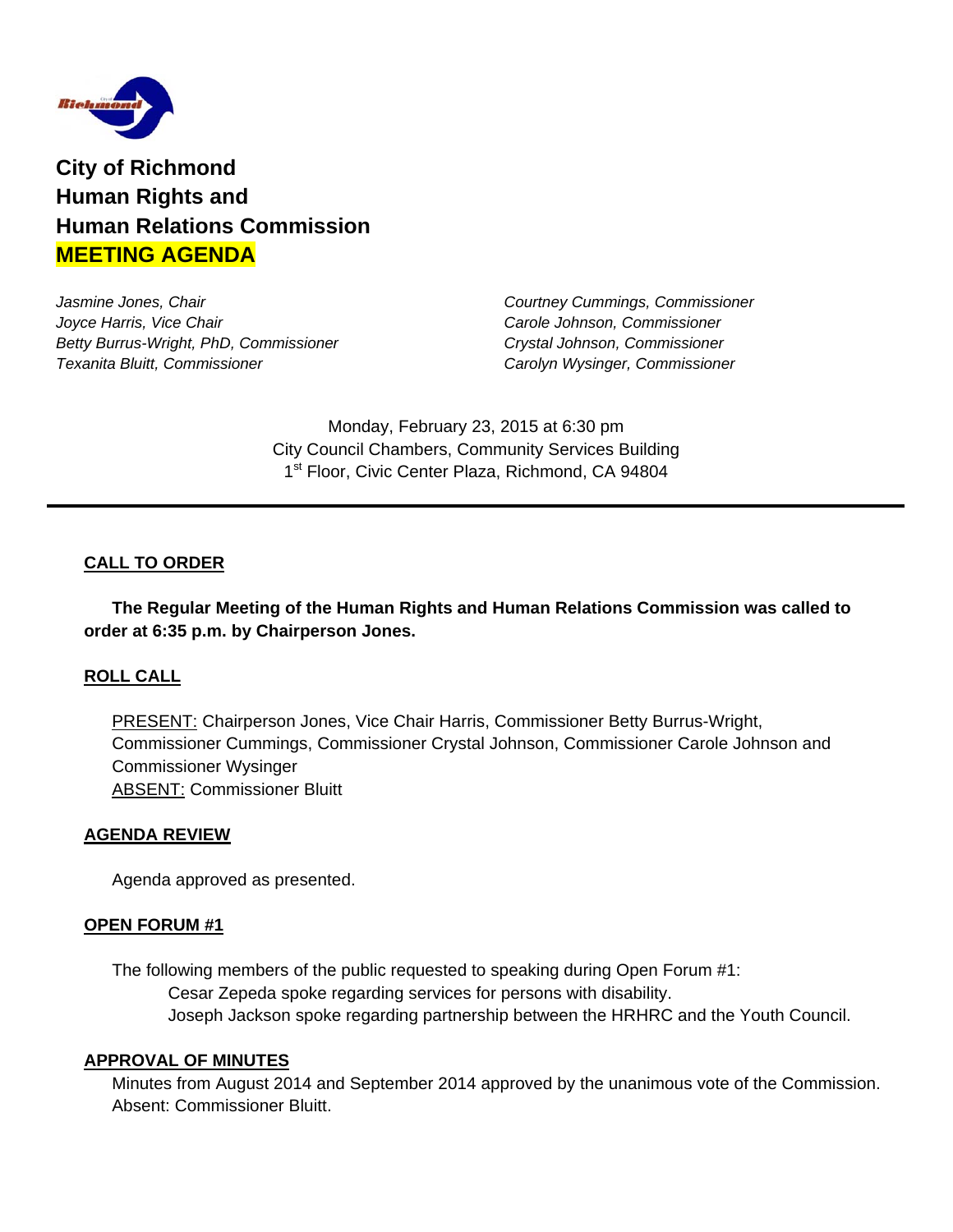# **CITY COUNCIL LIAISON REPORT**

No update.

## **COMMISSIONERS' REPORTS**

 Commissioner Wysinger reported that she has been working with some community members to organize pride events in June.

 Commissioner Cummings was recently reappointed to serve another term on the HRHRC. She attended an event by the Rainbow Community Center. She further expressed her concerns regarding high speed chase.

 Commissioner Carole Johnson attended an event hosted by the Contra Costa County District Attorney where the DA claimed there is no racism in the county. She reported that there is a coalition forming to raise awareness and she is looking to invite them to the next HRHRC meeting.

## **CHAIR'S REPORT**

 Chairperson Jones expressed her condolences to the family of two brothers who were murdered seven hours between each other.

 Chairperson Jones attended several events in the last month including the Artistically Write and Speak Aloud program hosted by the HRHRC.

## **STAFF REPORTS**

Mr. Jenkins passed out the Brown Act and the Code of Ethics.

## **DISCUSSION ITEMS**

### **K.1 CHANGING THE AUDITORIUM RENTAL POLICY (20 MINUTES)**

DISCUSS AND MAKE A RECOMMENDATION TO THE CITY COUNCIL TO STRENGTHEN THE CITY'S COMMITMENT TO THE UNIVERSAL DECLARATION OF HUMAN RIGHTS AS IT CONCERNS RENTAL OF THE AUDITORIUM

*Invited Speaker(s): Councilmember Gayle McLaughlin Chairperson Jones* 

Chairperson Jones invited Councilmember McLaughlin to frame the item. Nunu Kidane and Ephrem Naizum from the Eritrean community in the Bay Area attended the meeting to answer questions from the Commissioners. After discussion, a motion was made by Commissioner Wysinger, seconded by Vice Chair Harris, to adopt the policy change in principle. The motion was passed by the unanimous vote of the Commission. **ABSENT**: Commissioner Bluitt.

### **K.2 SUPPORTING LGBTQ SERVICES IN RICHMOND/ RAISING RICHMOND'S MUNICIPAL EQUALITY INDEX (MEI) SCORE (15 MINUTES)**

HEAR AND DISCUSS RECOMMENDATIONS

*Invited Speaker(s): Wade Meyer & Roman Flintroy from RCC* 

 *Cesar Zepeda, Duane Chapman, Terrance Cheung from LGBT Richmond*  Commissioner Wysinger framed the item. Cesar Zepeda and Duane Chapman presented Richmond's scores on the Municipal Equality Index in 2014 and how LGBT Richmond is working to better Richmond's score for 2015.

#### **K.3 DISRUPTIONS DURING RICHMOND CITY COUNCIL MEETINGS (15 MINUTES)**  DISCUSS AND MAKE FURTHER RECOMMENDATIONS *Commissioner Crystal Johnson, Commissioner Wysinger, Commissioner Carole Johnson and Commissioner Cummings*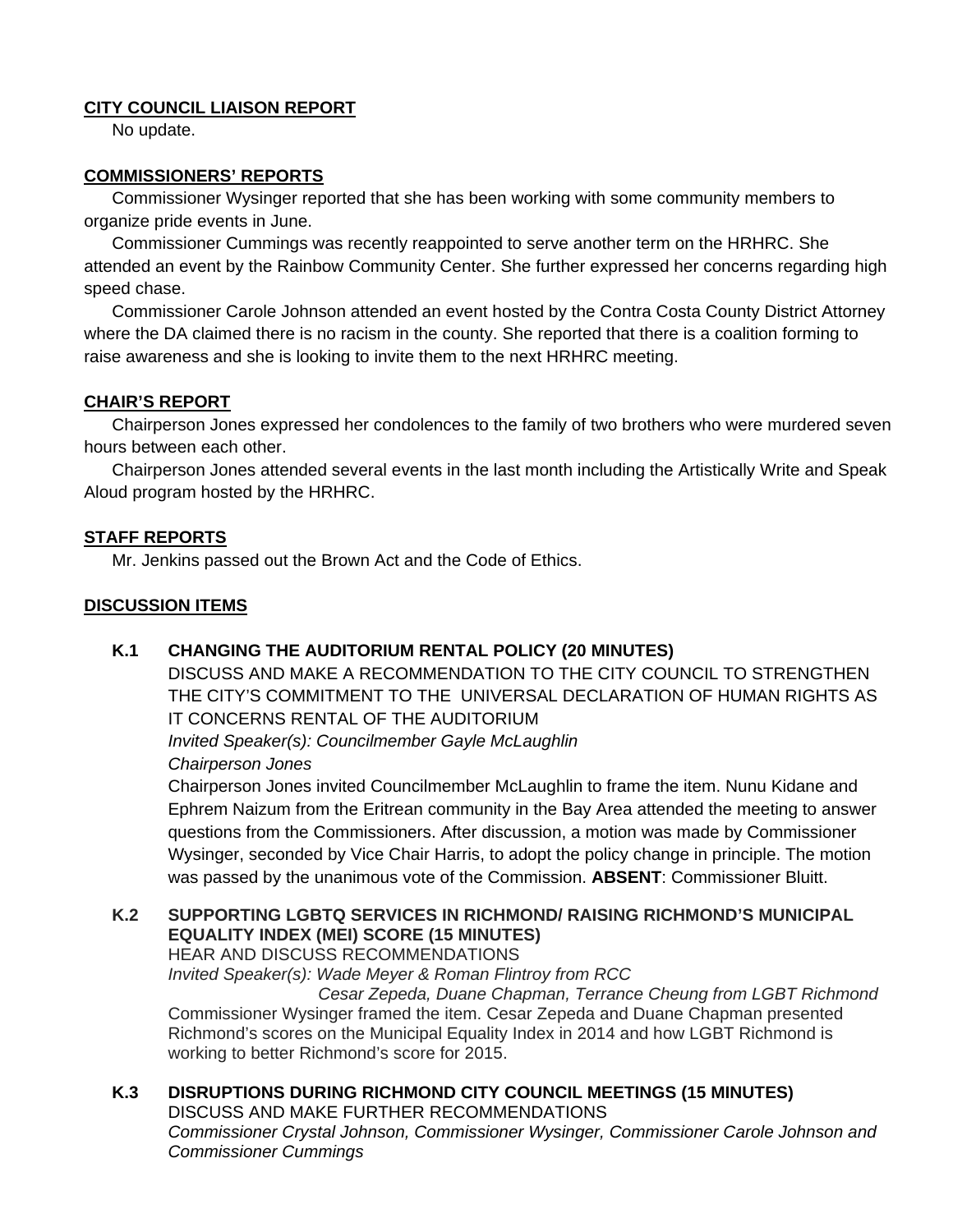Commissioner Crystal Johnson reported that the committee was unable to meet with the councilmembers in a closed meeting. The committee recommended that the Code of Ethics to be readopted by the Council and to be read at every Council meeting. The committee is looking to book an appointment with the Mayor in the coming weeks.

*Continued to March 23, 2015 Regular Meeting.* 

## **K.4 COMMITTEE REPORT: PLANNING AND ADMINISTRATION (10 MINUTES)**

HEAR AND DISCUSS REPORT

*Chairperson Jones and Commissioner Wysinger* 

Commissioner Wysinger reported that the 2<sup>nd</sup> Regional Meeting of the Bay Area Human Rights and Human Relations Commissions is scheduled on April 11, 2015 hosted by the Richmond HRHRC. Other supporting groups include CAHRO, Santa Clara County Human Relations Commission and Berkeley Peace and Justice Commission.

# **K.5 COMMITTEE REPORT: EDUCATION AND OUTREACH COMMITTEE (10 MINUTES)**

REVIEW AND APPROVE UPDATES TO COMMITTEE'S PLANS

a. Artistically Write and Speak Aloud – February 9, 2015

b. Education Forum – September 12, 2015

*Commissioner Burrus-Wright and Vice Chair Harris* 

Vice Chair Harris reported that the Education Committee is working on putting together a budget for the Education forum in September 2015. Approximately 150 people are expected to participate.

 Commissioner Burrus-Wright reported on the successful turn out for the Annual Artistically Write and Speak Aloud program that took place on February 9, 2015. Over 20 students from Cesar Chavez Elementary presented their writings. Commissioner Burrus-Wright expressed her appreciation for the Mayor for attending the annual educational program.

# **K.6 PROPOSOL TO "DOWNSIZE" DOCTORS MEDICAL CENTER (5 MINUTES)**

HEAR UPDATE AND DISCUSS FURTHER ACTION *Commissioner Carole Johnson* 

*Continued to March 23, 2015 Regular Meeting.* 

# **K. 7 SISTERS IN SOLIDARITY: Saturday, March 7, 2015 (5 MINUTES)**

DISCUSS AND PLAN HRHRC'S PARTICIPATION

*Commissioner Cummings* 

Sisters in Solidarity 2015 will take place on Saturday, March 7 at Nystrom Elementary School from 10 am to 3 pm. Commissioner Cummings volunteered to coordinate with Jantsan Damdinsuren, Commissioner Carole Johnson and Commissioner Wysinger to set up a table for the HRHRC.

## **REPORTS**

None.

# **OPEN FORUM #2 (At approximately 8:30P.M.)**

 Cordell Hindler spoke regarding youth participation on the HRHRC and invited members to an upcoming Youth Council meeting.